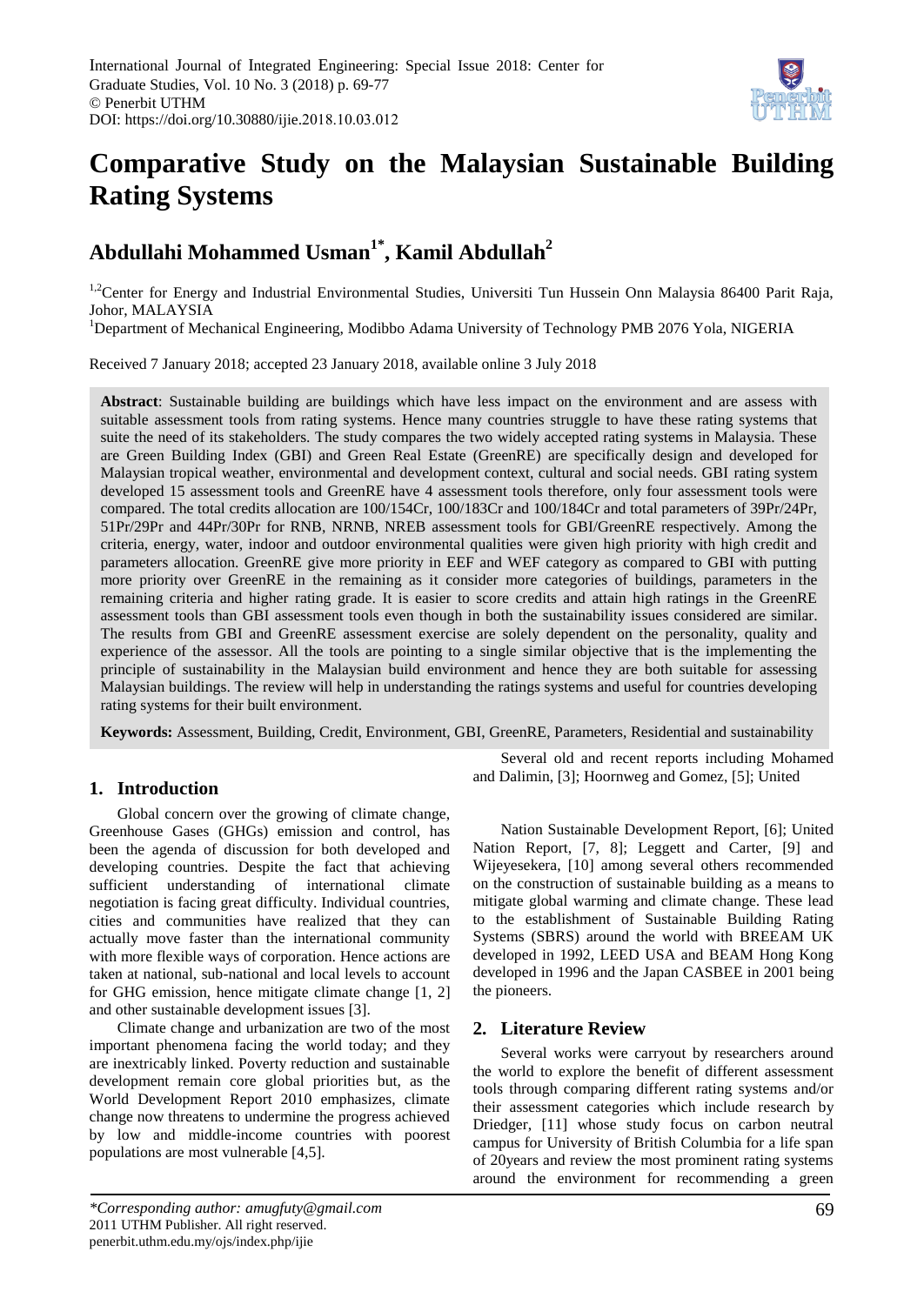building rating system that would form part of this strategy. The rating systems includes BOMA Go Green (Canada and the US), BREEAM (UK), Green Star (Australia), Passive House (Germany and the US), The Living Building Challenge (Canada and the US) and LEED (Canada and the US). While Fenner and Ryce, [12] compares the two most widely adopted Systems; the UK BREEAM and the LEED as implemented by the Canada Green Building Council. Their study aim at determining the effectiveness of these rating systems and to propose improvements to their methods. Sawatzky, [13] research focus on comparing LEED New Construction and Built Green rating systems for suitability of the city of Vancouber green building goals. Amamata, et al, [14] reports on the comparison between smarts building and green certified building through comparing BREEAM, LEED and GBI. Hedaoo and Khese, [15] presents the comparative analysis of four prominent sustainable green building rating systems namely BREEAM, LEED, GREEN STAR and GRIHA. The major goal of these studies is to consider all aspect of the rating systems in order to ascertain of best one(s) and to provide a deep insight into sustainable green building rating systems [16, 17].

Other researches include Bahaudin, et al, [18]; Kshirsagar, et al, [19] and Bhortake and More, [20] compare some existing and notable rating tools from rating systems around the world for either suitability for some countries or reviewing their assessment criteria and parameters in relation to their marks or credits allocation. This study specifically aimed at considering the variation and suitability of widely accepted rating systems within Malaysian environment.

#### **2.1 Malaysian Rating Systems**

Following the global concern over climate change and the need for action at the local level Malaysia make a move for consultations with different SBRS around the globe. In April 2009, launched a rating system to suit the local market, it is called Green Building Index (GBI) [21, 22]. The Real Estate and Housing Development Association of Malaysia (REHDA) in 2013 launched GreenRE, or Green Real Estate, an alternative rating systems. GreenRE assess building's performance in terms of energy efficiency, water efficiency, environmental protection, and indoor environmental quality and carbon emissions of the development [23].

#### **2.1.1 Green Building Index**

The GBI is an environmental rating system for buildings developed by PAM (*Pertubuhan Akitek* Malaysia/Malaysian Institute of Architects) and ACEM (Association of Consulting Engineers, Malaysia). It is Malaysia's first comprehensive rating system for evaluating the environmental design and performance of Malaysian buildings based on six main criterion: Energy Efficiency, Indoor Environmental Quality, Sustainable Site Planning & Management, Materials and Resources, Water Efficiency and Innovations [21]. The GBI rating

system is developed specially for the Malaysian tropical weather, environmental and development context, cultural and social needs [21-25].

The GBI rating system currently developed and utilises seventeen (19) rating tools and seven (7) Design Reference Guides (DRG). The DRG comprises of guides for assessing Residential New Construction (RNC), Non Residential New and Existing Buildings (NRNC & NREB), Industrial New and Existing buildings (INC & IEB), building interior and township. The remaining ten (10) assessment tools were developed for assessing Hotels, Hospitals, Resorts, Data centres and Retails outlets each for non-residential new and existing buildings. Each of the rating tools have six assessment criteria and with exception of township and interior, the matrix of this criteria of some assessment tools together with their credits and parameters allocation are shown in Table 1. The township assessment tool have climate energy and water, environment and ecology, community planning and design, transportation and connectivity, building and resources and business and innovation as its assessment criteria [4, 21 - 23].

Table 1; Matrix of Credits and Parameters Allocation against the Assessment Criteria (ACRE) in GBI's Industrial Tools [26-30]

| Assessment  | <b>INC</b> |         | <b>IEB</b> |         |  |
|-------------|------------|---------|------------|---------|--|
| Criteria    | Parameters | Credits | Parameters | Credits |  |
| <b>EEF</b>  |            | 33      |            | 38      |  |
| IEQ         | 16         | 22      | 16         | 22      |  |
| <b>SSPM</b> | 15         | 18      |            | 10      |  |
| <b>MRE</b>  |            | 10      |            | 8       |  |
| <b>WEF</b>  |            |         |            | 12      |  |
| <b>INN</b>  |            |         |            | 10      |  |
| Total       |            | 100     |            |         |  |

Table 1; Matrix of Credits and Parameters Allocation against the Assessment Criteria (ACRE) for GBI's Residential and Non-Residential Building [26-30]

|    | <b>RNC</b> |    | <b>NRNC</b> |    | <b>NREB</b> |
|----|------------|----|-------------|----|-------------|
| Pr | Credits    | Pr | Credits     | Pr | Credits     |
| 6  | 23         | 9  | 35          |    | 38          |
|    | 12         | 15 | 21          | 15 | 21          |
| 14 | 33         | 13 | 16          |    | 10          |
| 6  | 12         |    | 11          |    | 9           |
|    | 12         |    | 10          |    | 12          |
| 2  |            | 2  |             |    | 10          |
| 39 | 100        |    |             |    | 100         |

The GBI initiative aims to assist the building industry in its march towards sustainable development. The GBI environmental rating system is created to [28]:

- i. Define green buildings by establishing a common language and standard of measurement;
- ii. Promote integrated, whole-building design;
- iii. Recognise and reward environmental leadership;
- iv. Transform the built environment to reduce its environmental impact; and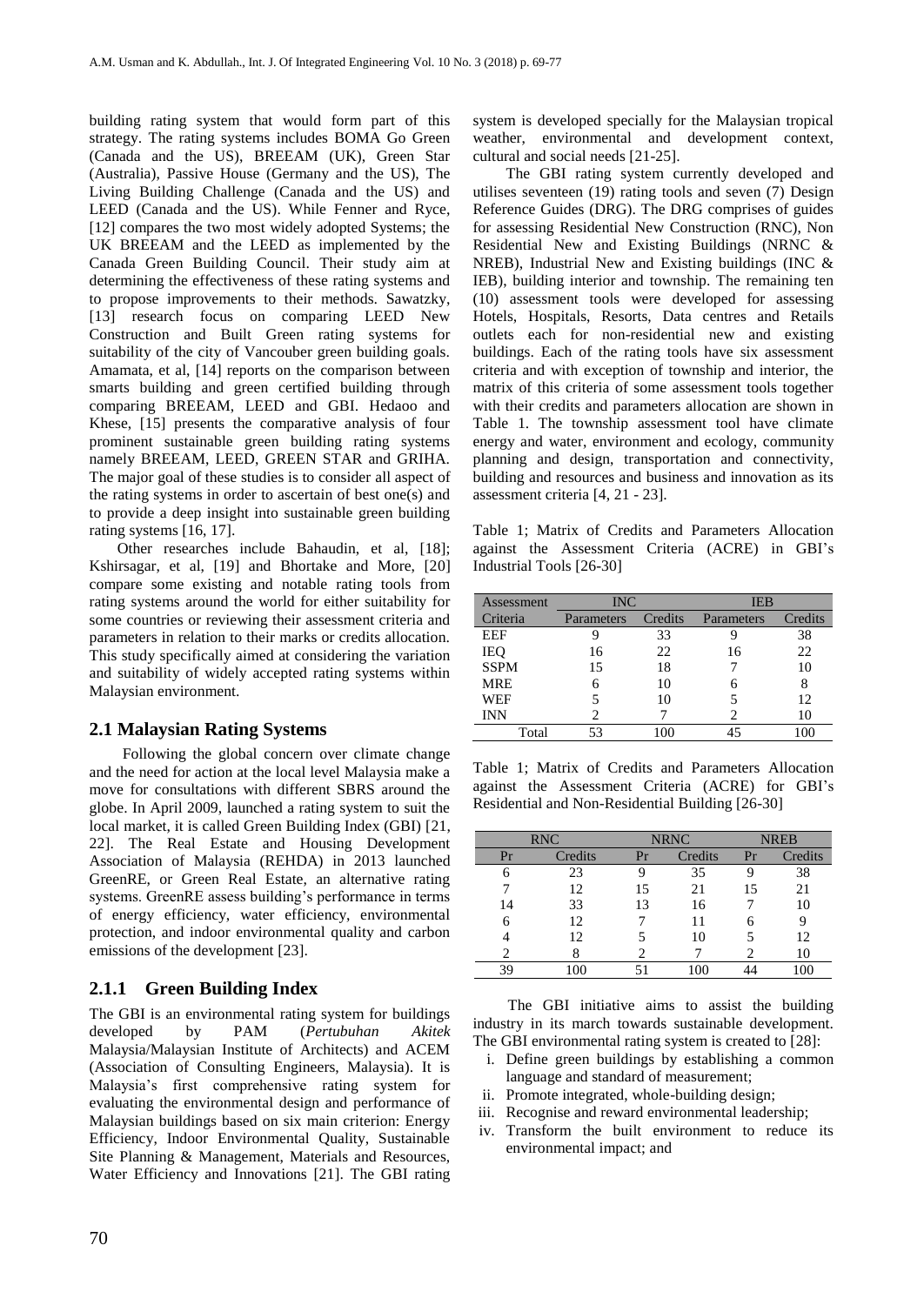v. Ensure new buildings remain relevant in the future and existing buildings are refurbished and upgraded properly to remain relevant.

#### **2.1.2 Green Real Estate (GreenRE)**

Green Real Estate (GreenRE) is the second SBRS developed in Malaysia four (4) year after the establishment of GBI. Currently GreenRE have developed 4 rating tools which cover the complete building life cycle performance. The rating tools include non-residential new and existing building, residential new constructions and the township. Each of the rating tool have six (6) assessment criteria and with the exception of township, the matrix of these criteria and their corresponding parameters and credit allocation are shown Table 2 [23, 29].

Table 2; Matrix of Parameters and Credits Allocation in GreenRE Assessment Tools [31-36]

| Assessment |    | <b>RES</b><br>NRB<br><b>ENRB</b> |    |     |    |     |
|------------|----|----------------------------------|----|-----|----|-----|
| Criteria   | Pr | Сr                               | Pr | Cr  | Pr | Cr  |
| <b>EEF</b> | 8  | 83                               | 11 | 106 | 10 | 90  |
| WEF        | 3  | 14                               | 4  | 15  | 6  | 25  |
| <b>EPR</b> |    | 40                               |    | 41  |    |     |
| <b>SOM</b> |    |                                  |    |     |    | 37  |
| <b>IEQ</b> | 4  | 6                                | 5  | 10  | 5  | 18  |
| OGF        |    |                                  |    |     |    | 10  |
| <b>CED</b> |    | 4                                |    | 4   |    | 4   |
| Total      | 24 | 154                              | 29 | 183 | 30 | 184 |

### **3. Methodology**

For the purpose of this study, the material document to be used are Green Building Index and Green Real Estate rating systems which hence forth be referred to in this study as GBI and GreenRE respectively. From several assessment tools developed by these Systems, only three will be considered for comparison based on the maximum available rating tools provided by the GreenRE System and will be referred to in this study as:

- i. Residential New Building Tool (RNB),
- ii. Non-Residential New Building Tool (NRNB),
- iii. Non-Residential Existing Building Tool (NREB)

Even though they were called with different names in the individual systems. Furthermore, GBI and GreenRE will be referred to "Rating Systems", the assessment document developed by these systems will be called "Assessment or Rating Tools". The environmental impact category of the buildings will be referred to as "Assessment Criteria or simply Criteria". While the requirement considered under each of the criteria will be referred to "Parameters".

The associated marks or points required to be fulfil in these parameters will be referred to "Credits". For easier comparison, three GBI and GreenRE rating systems assessment tools was considered and their assessment criteria, the credits allocated in the GreenRE

assessment tools will converted to percentage since that of GBI is on per 100basis.

The assessment criteria in the GBI and GreenRE rating systems are:

- i. Energy Efficiency (EEF),
- ii. Water Efficiency (WEF),
- iii. Indoor Environmental Quality (IEQ).

The other criteria that are similar and can be consider the same in this study are:

- iv. GBI's Sustainable Site Planning and Management (SPM) and GreenRE's Sustainable Operation and Management (SOM) and Environmental Protection;
- v. GBI's Material and Resources (MRE) and GreenRE's Carbon Emission of the Development (CED)
- vi. GBI's Innovation and GreenRE's Other Green Features (GFE).

#### **4. Result and Discussion**

The result and data obtained from RNB, NRNB and NREB of the GBI and GreenRE rating systems are shown in Table 3 to 15. These Tables described the extent of coverage of each criteria through parameters and credit allocation. This chapter will describe the variation of the parameters and credits allocation to the two system's rating tools as well as their assessment criteria.

Table 3: Criteria and Parameters for Residential New Building Assessment Tools [25-36]

| Assessment     | GBI |                             | GreenRE  |    |
|----------------|-----|-----------------------------|----------|----|
| Criteria       | Сr  | Pr                          | Cr(%)    | Pr |
| <b>EEF</b>     | 23  | 6                           | 83 (54)  | 8  |
| <b>WEF</b>     | 12  |                             | 14(9)    | 3  |
| IEO            | 12  |                             | 6(4)     |    |
| SPM/EPR        | 33  | 14                          | 40(26)   |    |
| <b>MRE/CED</b> | 12  | 6                           | 4(3)     |    |
| <b>INN/GFE</b> | 8   | $\mathcal{D}_{\mathcal{L}}$ | 7(5)     |    |
| Total          | 100 | 39                          | 154(100) | 24 |

Table 4: Criteria and Parameters in NRNB Assessment Tools [25-36]

| <b>ACRE</b>    | <b>GBI</b> |    | GreenRE  |    |
|----------------|------------|----|----------|----|
|                | Cr         | Pr | Cr(%)    | Pr |
| <b>EEF</b>     | 35         | 9  | 106(58)  | 11 |
| WEF            | 10         |    | 15(8)    |    |
| <b>IEO</b>     | 21         | 15 | 10(6)    | 5  |
| <b>SPM/EPR</b> | 16         | 13 | 41(22)   |    |
| <b>MRE/CED</b> | 11         |    | 4(2)     |    |
| <b>INN/GFE</b> |            | 2  | 7(4)     |    |
| <b>Total</b>   | 100        | 51 | 183(100) | 29 |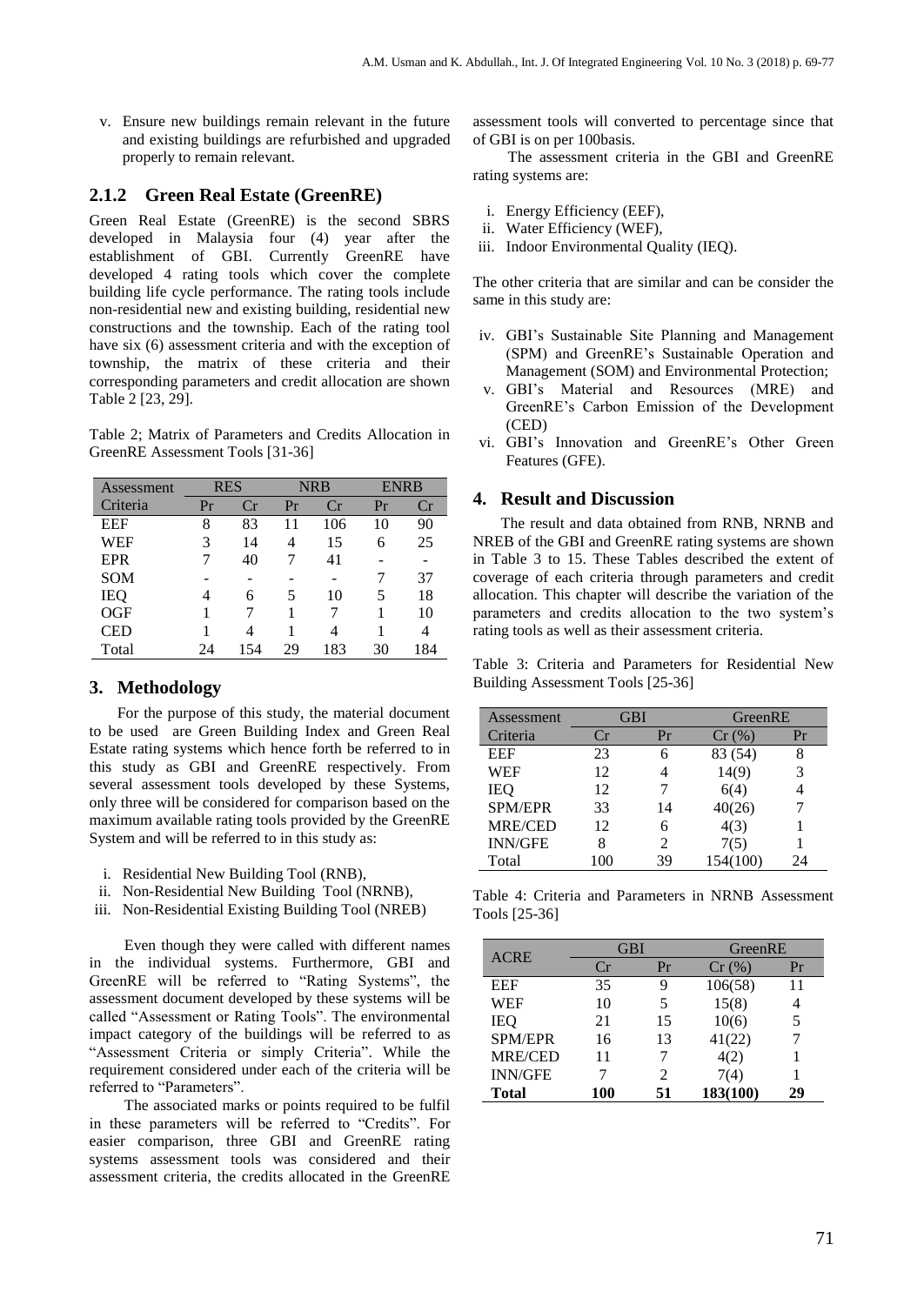Table 5: Assessment Criteria and Parameters for GBI and GreenRE NREB Assessment Tools [25-36]

| <b>ACRE</b>    |                | <b>GBI</b>     |          | <b>GreenRE</b> |
|----------------|----------------|----------------|----------|----------------|
|                | $\mathbf{C}$ r | Pr             | Cr(%)    | Pr             |
| <b>EEF</b>     | 38             | 9              | 90(49)   | 10             |
| <b>WEF</b>     | 12             | 5              | 25(14)   |                |
| <b>IEQ</b>     | 21             | 15             | 18(10)   | 5              |
| SPM/SOM        | 10             |                | 37(20)   |                |
| <b>MRE/CED</b> | 9              | 6              | 5(2)     |                |
| <b>INN/GFE</b> | 10             | $\mathfrak{D}$ | 10(5)    |                |
| Total          | 100            | 14             | 184(100) | 30             |

Table 6: Average Parameters in GBI Energy Efficiency Criteria [25-36]

#### **S/No GBI Parameters**

- 1 Minimum EE Performance (EEP)
- 2 Lighting Zoning
- 
- 3 Electrical Sub-Metering<br>4 Renewable Energy Onsi Renewable Energy Onsite Energy Recovery
- 5 Advanced Or Improved EEP - BEI And
- EUI
- 6 Enhanced Commissioning
- 7 On-Going Post Occupancy Commissioning
- 8 EE Verification
- 9 Sustainable Maintenance<br>10 External Lighting And Co
- External Lighting And Control
- 11 Internet Connectivity

Table 7: Average Parameters in GreenRE Energy Efficiency Criteria [25-36]

| S/N <sub>0</sub>            | <b>GreenRE Parameters</b>                     |
|-----------------------------|-----------------------------------------------|
| 1                           | Thermal Performance of Building Envelope      |
| $\mathcal{D}_{\mathcal{L}}$ | Naturally Ventilated Design and AC System     |
| 3                           | <b>Building Envelope Design/Thermal</b>       |
|                             | Parameters                                    |
| 4                           | Daylighting                                   |
| 5                           | <b>Artificial Lighting</b>                    |
| 6                           | Natural Ventilation (Exclude Carparks)        |
| 7                           | Ventilation in Carparks                       |
| 8                           | Ventilation in Common Areas                   |
| 9                           | Lifts and Escalators                          |
| 10                          | <b>Energy Efficient Practice and Features</b> |
| 11                          | Renewable Energy                              |
| 12                          | Energy Policy & Management                    |

Table 8: Average Parameters in GBI Water Efficiency Criteria [25-36]

| <b>Parameters</b>             | RNB | <b>NRNB</b> | NREB |
|-------------------------------|-----|-------------|------|
| <b>Rainwater Harvesting</b>   |     |             |      |
| <b>Water Recycling</b>        |     |             |      |
| <b>Water Efficient -</b>      | ٦Ι  |             |      |
| <b>Irrigation/Landscaping</b> |     |             |      |
| <b>Metering &amp; Leak</b>    |     |             |      |
| <b>Detection System</b>       |     |             |      |
| <b>Water Efficient</b>        |     |             |      |
| <b>Fittings</b>               |     |             |      |

Table 9: Average Parameters in GreenRE Water Efficiency Criteria [25-36]

| <b>Parameters</b>                | <b>NRNB</b> | <b>NREB</b> |
|----------------------------------|-------------|-------------|
| <b>Water Efficient Fittings</b>  |             |             |
| Water Usage Monitoring           |             |             |
| and Leak Detection               |             |             |
| Irrigation System and            |             |             |
| Landscaping                      |             |             |
| Water Consumption of             |             |             |
| Cooling Tower                    |             |             |
| <b>Alternative Water Sources</b> |             |             |
| Water Efficiency                 |             |             |
| <b>Improvement Plans</b>         |             |             |

Table 10: Parameters in the GreenRE Indoor Environmental Quality Criteria [30-34]

| <b>Parameters</b>             | <b>NRNB</b> |  |
|-------------------------------|-------------|--|
| <b>Indoor Air Quality</b>     |             |  |
| Performance                   |             |  |
| <b>Indoor Air Pollutants</b>  |             |  |
| <b>Lighting Quality</b>       |             |  |
| <b>Thermal Comfort</b>        |             |  |
| Noise Level                   |             |  |
| <b>High Frequency Ballast</b> |             |  |
| <b>Waste Disposal</b>         |             |  |

Table 11: Parameters in the GBI Indoor Environmental Quality Criteria [27, 28, 35]

| <b>Parameters</b>               | <b>RNB</b> | <b>NRNB</b> | <b>NREB</b> |
|---------------------------------|------------|-------------|-------------|
| Minimum IAQ                     |            |             |             |
| Performance                     |            |             |             |
| <b>Environmental Tobacco</b>    |            |             |             |
| <b>Smoke Control</b>            |            |             |             |
| Carbon Dioxide                  |            |             |             |
| Monitoring and Control          |            |             |             |
| <b>Indoor Air Pollutant</b>     |            |             |             |
| (Formaldehyde/VOC)              |            |             |             |
| <b>Moulds Prevention</b>        |            |             |             |
| Thermal Comfort:                |            |             |             |
| Controllability of              |            |             |             |
| Systems                         |            |             |             |
| Air Change                      |            |             |             |
| Effectiveness                   |            |             |             |
| Daylighting                     |            |             |             |
| Daylight Glare Control          |            |             |             |
| <b>Electric Lighting Levels</b> |            |             |             |
| <b>High Frequency Ballasts</b>  |            |             |             |
| Sound Insulation                |            |             |             |
| <b>External Views</b>           |            |             |             |
| <b>Internal Noise Levels</b>    |            |             |             |
| <b>IAQ Before/During</b>        |            |             |             |
| Occupancy                       |            |             |             |
| <b>Occupancy Comfort</b>        |            |             |             |
| Survey: Verification            |            |             |             |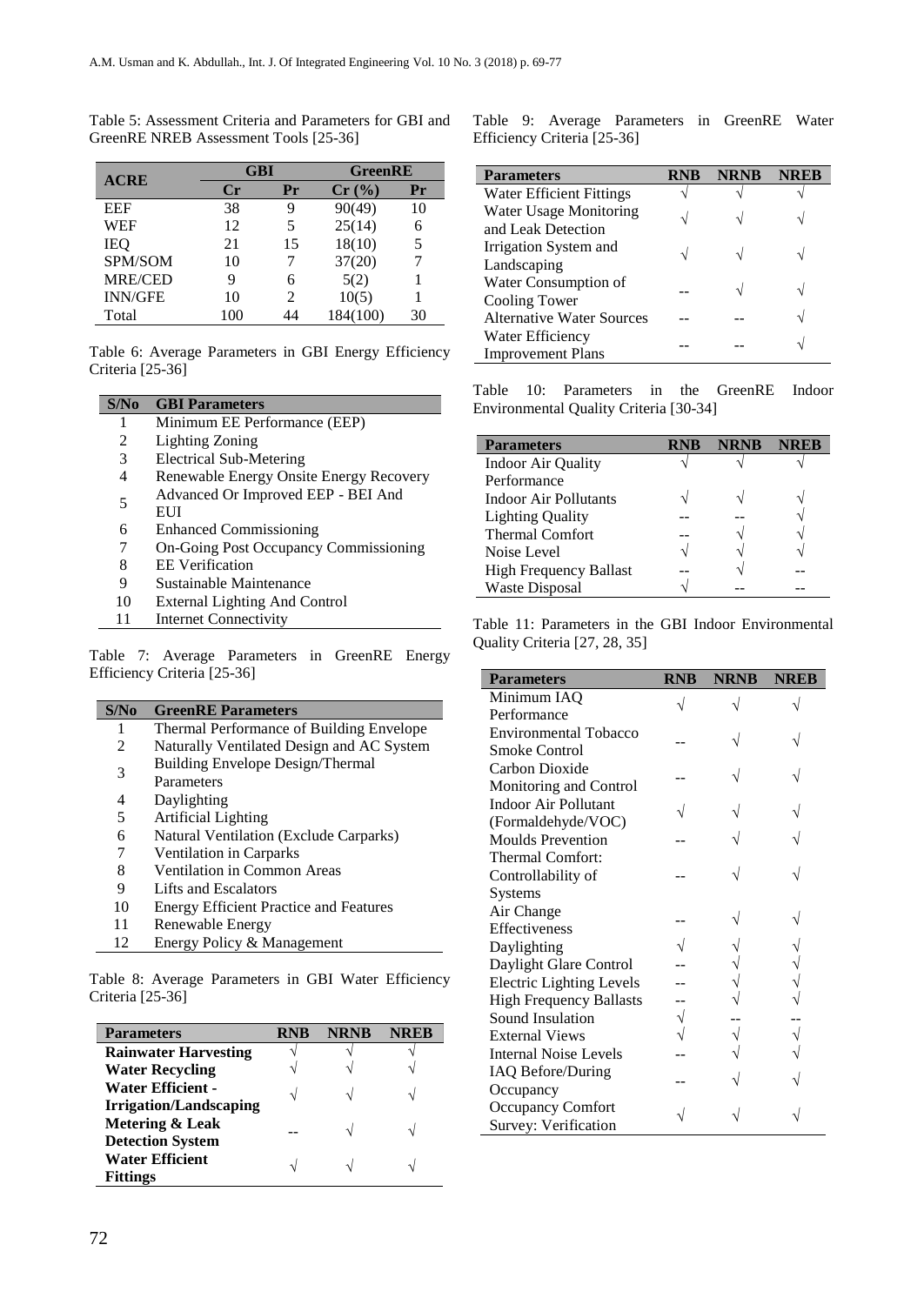| <b>Parameters</b>                 | <b>RNB</b> | <b>NRNB</b> | <b>NREB</b> |
|-----------------------------------|------------|-------------|-------------|
| Site Selection & Planning         |            |             |             |
| GBI Rated Design &                |            |             |             |
| Construction                      |            |             |             |
| Rehabilitation of                 |            |             |             |
| <b>Brownfield Sites</b>           |            |             |             |
| Development Density &             |            |             |             |
| <b>Community Connectivity</b>     |            |             |             |
| Environment                       |            |             |             |
| Management/Building               |            |             |             |
| <b>Exterior Management</b>        |            |             |             |
| Earthworks - Construction         |            |             |             |
| <b>Activity Pollution Control</b> |            |             |             |
| <b>Quality Assessment</b>         |            |             |             |
| <b>System for Building</b>        | V          |             |             |
| <b>Construction Work</b>          |            |             |             |
| <b>Workers' Site Amenities</b>    |            |             |             |
| <b>Public Transportation</b>      |            |             |             |
| Access                            |            |             |             |
| Green Vehicle Priority -          |            |             |             |
| Low Emitting & Fuel               |            |             |             |
| <b>Efficient Vehicles</b>         |            |             |             |
| <b>Dedicated Cycling</b>          |            |             |             |
| <b>Network</b>                    |            |             |             |
| Parking Capacity                  |            |             |             |
| Storm water Design -              |            |             |             |
| Quantity and Quality              |            |             |             |
| Control                           |            |             |             |
| Heat Island Effect -              |            |             |             |
| Greenscape and Water              |            |             |             |
| <b>Bodies</b>                     |            |             |             |
| Heat Island Effect -              |            |             |             |
| Hardscape                         |            |             |             |
| Heat Island Effect - Roof         |            |             |             |
| (Greenery and Roof)               |            |             |             |
| Composting                        |            |             |             |
| <b>Building User Manual</b>       |            |             |             |

Table 12: Parameters in the GBI Sustainable Site Planning and Management Criteria [27, 28, 35]

Table 14: Parameters in the GBI Material and Resources Criteria [27, 28, 35]

| <b>Parameters</b>             |  |  |
|-------------------------------|--|--|
| Materials Reuse/Selection     |  |  |
| Recycled Content              |  |  |
| Materials                     |  |  |
| Regional Materials            |  |  |
| Sustainable Timber            |  |  |
| Storage & Collection and      |  |  |
| Disposal of Recyclables       |  |  |
| <b>Construction Waste</b>     |  |  |
| Management                    |  |  |
| Refrigerants/Clean Agents     |  |  |
| <b>Sustainable Purchasing</b> |  |  |
| Policy                        |  |  |

Table 15: Parameter in Other Assessment Criteria [30-34]

| <b>GBI</b> Innovation                         |  |  |
|-----------------------------------------------|--|--|
| Innovation in Design and Environmental Design |  |  |
| <b>Initiatives</b>                            |  |  |
| Green Building Index Facilitator (GIBF)       |  |  |
| <b>GreenRE Other Green Features</b>           |  |  |
| Green Features & Innovations                  |  |  |
| <b>GreenRE Carbon Emission of Development</b> |  |  |
| <b>Carbon Emission of Development</b>         |  |  |

Table 16: GBI Assessment Ratings [27, 28, 35]

| <b>GBI</b> Ratings |              | <b>GreenRE</b> Ratings |            |
|--------------------|--------------|------------------------|------------|
| Grade              | % Credits    | Credits                | % Credits  |
| Platinum           | $86 - 100\%$ | $91 -$ Above           | $52 - 100$ |
| Gold               | $76 - 85%$   | $86 - 90$              | $49 - 51$  |
| Silver             | $66 - 75%$   | $76 - 85$              | $43 - 48$  |
| Certified          | $50 - 65\%$  | $50 - 75$              | $28 - 43$  |

#### **4.1 Residential New Building**

Table 3 show the parameters and credits allocated for the assessment of residential new buildings by both GBI and GreenRE systems. From Table 3, it can be seen that by comparing the credits allocated and parameters considered in both GBI and GreenRE residential building assessment criteria and tools it can be found that the GBI EEF credit allocation is 23Cr allocated to 6Pr is less than 54cr allocated to 8Pr in the GreenRE EEF allocation. Therefore, allocating high credits and considering high parameters make GreenRE EEF criteria to have more advantage over GBI EEF criteria. From the contents of the parameters also GreenRE have more advantage over GBI EEF criteria. Considering WEF criteria, the credit allocated for GBI residential tool is 12Cr to 4Pr while 9Cr allocated to 3Pr in GreenRE residential tool. Therefore GBI with 12/4 (12Cr allocated to 4Pr) have more advantage over GreenRE with 9/3.

Considering the content of the parameters in the WEF criteria for both the assessment tools it is found that in spite of having different number of parameters the content is approximately the same advantage. For IEQ the

Table 13: Parameter in GreenRE Sustainable Operation & Management [30-34]

| <b>Parameters</b>               | <b>RNB</b><br>(EPR) | NRNB<br>(EPR) | NREB<br>(SOM) |
|---------------------------------|---------------------|---------------|---------------|
| Building                        |                     |               |               |
| Operation/Maintenance           |                     |               |               |
| <b>Sustainable Construction</b> |                     |               |               |
| Post Occupancy Evaluation       |                     |               |               |
| Waste Management                |                     |               |               |
| <b>Sustainable Products</b>     |                     |               |               |
| <b>Greenery Provision</b>       |                     |               |               |
| <b>Environmental Protection</b> |                     |               |               |
| and Management                  |                     |               |               |
| Green Transport                 |                     |               |               |
| <b>Storm Water Management</b>   |                     |               |               |
| Refrigerant                     |                     |               |               |
| <b>Community Connectivity</b>   |                     |               |               |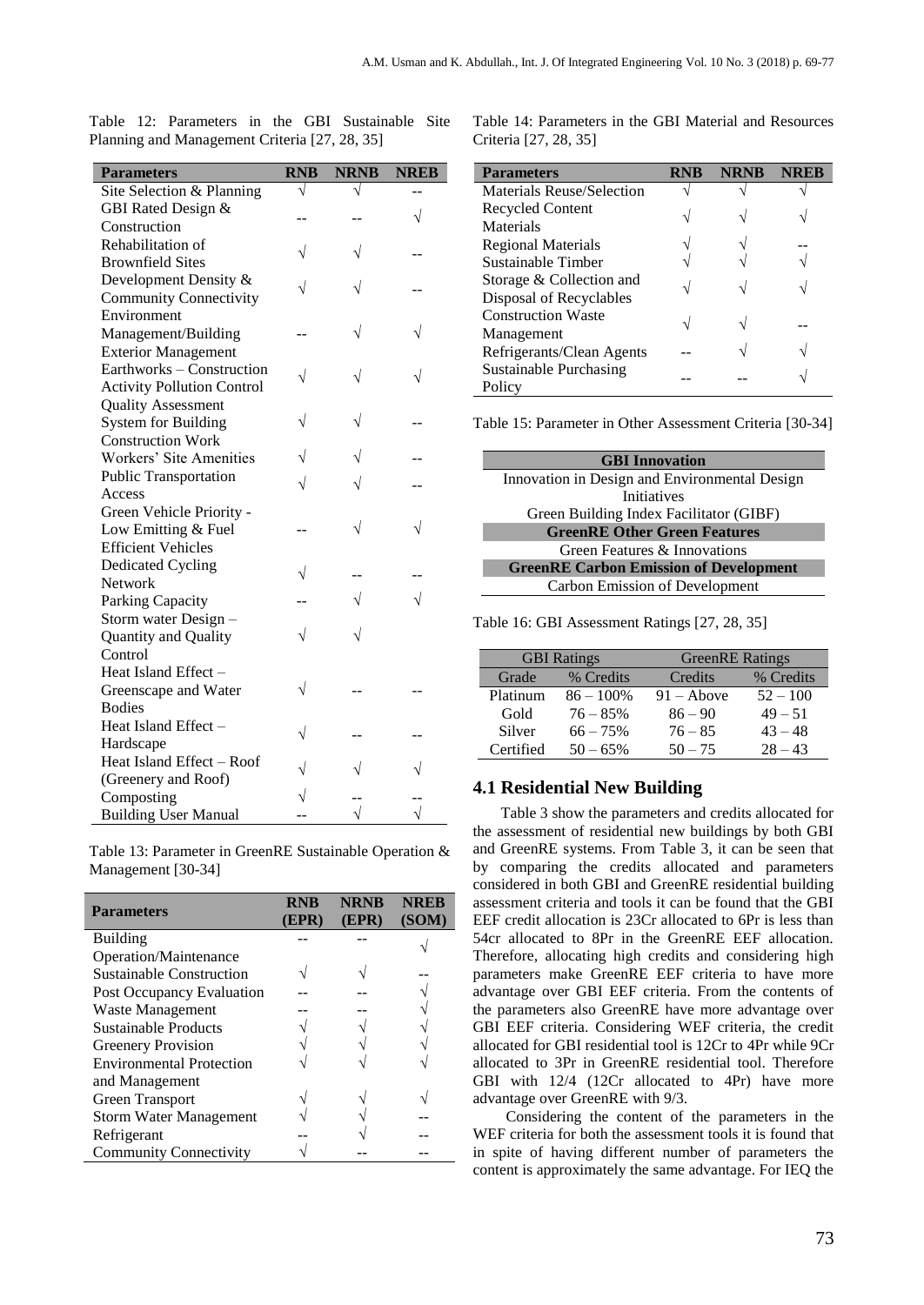credit allocated to GBI residential tool is 12Cr against 7Pr while 4r was allocated to 4PR in GreenRE tool therefore, GBI having more credits and parameters have more advantage as compared to GreenRE tool with less credit and parameters in IEQ. Considering the content of the parameters in depth, it is found that GBI having more indoor pollutions and problems and more flexible make it having more advantage over GreenRE tool.

Comparing SPM from GBI criteria having 33Cr allocated to 14Pr with EPR from GreenRE tool having 26Cr allocated to 7 parameters which are approximately similar in parameter contents it can be seen that GBI residential tool have more advantage over GreenRE tool in terms of SPM/EPR and the content of the parameters. By merging MRE and INN the remaining criteria considered under GBI residential tool having a total of 20Cr allocated to a total of 8Pr and merging GFE and CED with total credits of 8Cr allocated to total of 2Pr as the remaining considered parameters and credits for GreenRE residential tool. Considering this two merge parameters and credits it can be seen that GBI considered more parameters and allocated more credit and therefore it have more advantage over the GreenRE tool and also in term of parameters content. Considering the combine total parameters, GBI having 39Pr consider more parameters and therefore have more advantage over GreenRE with 24Pr.

#### **4.2 Non-Residential New Building**

Table 4, show the parameters and credits allocated for the assessment of non-residential new buildings for GBI and GreenRE assessment Systems. From Table 4, it can be seen that by comparing the credits allocated and parameters considered in both GBI and GreenRE NRNB assessment criteria and tools it can be seen that the GBI EEF credit allocation is 35Cr allocated to 9Pr is less than 58Cr allocated to 11Pr in the GreenRE EEF allocation. Therefore, allocating high credits and considering high parameters make GreenRE EEF criteria to have more advantage over GBI EEF criteria. From the contents of the each parameter under GreenRE and GBI, GreenRE have more advantage over GBI NRNB EEF criteria. Considering WEF criteria, the credit allocated for GBI NRNB tool is 10Cr to 5Pr while 8Cr allocated to 4Pr in GreenRE NRB tool. Therefore GBI with 10/5 have more advantage over GreenRE with 8/4 credits and parameters respectively.

Considering the content of the parameters in the WEF criteria for both the assessment tools it is found that GBI NRNC have an in-depth consideration of two more criteria as compare to GreenRE NRNB WEF criteria. For IEQ the credit allocated to GBI NRNB tool is 21Cr against 15Pr while 6Cr was allocated to 5PR in GreenRE NRNB tool therefore, GBI having more credits 21Cr and parameters 15Pr have more advantage as compared to GreenRE tool with less credit and parameters in IEQ.

Considering the content of the parameters it is found that GBI having more indoor pollutions and problems and more flexibility make it more advantageous over GreenRE tool. Comparing SPM from GBI criteria having

16Cr allocated to 13Pr with EPR from GreenRE tool having 22Cr allocated to 7Pr which are approximately similar in parameter contents. It can be seen that GBI NRNB tool have more advantage over GreenRE tool in terms of parameters considered and vice versa in term of credits allocation and for the content of the parameters in spite of having different number of parameters the content have approximately the same advantage. By merging MRE and INN the remaining criteria considered under GBI NRNB tool having a total of 18Cr allocated to a total of 9Pr. Also merging GFE and CED with total credits of 6Cr allocated to total of 2Pr as the remaining considered parameters and credits for GreenRE NRNB tool. Considering this two merged parameters and credits it can be seen that GBI considered more parameters and allocated more credit and therefore it have more advantage over the GreenRE tool. Also have more advantage in term of parameters contents. Considering the combine total parameters, GBI having 51Pr consider more parameters and therefore have more advantage over GreenRE with 29Pr.

#### **4.3 Non-Residential Existing Building**

Table 5, show the parameters and credits allocation for the assessment of NREB. From Table 5, it can be seen that by comparing the credits allocated and parameters considered in both GBI and GreenRE NREB assessment criteria and tools it can be seen that the GBI EEF credit allocation is 38Cr allocated to 9Pr is less than 49Cr allocated to 10Pr in the GreenRE EEF allocation. Therefore, allocating high credits and considering high parameters make GreenRE EEF criteria to have more advantage over GBI EEF criteria in term of credit and the same advantage in term of the contents of the parameter under GreenRE and GBI EEF criteria. Considering WEF criteria, the credit allocated for GBI NREB tool is 12Cr allocated to 5Pr while 14Cr allocated to 6Pr in GreenRE NREB tool. Therefore GreenRE with 14/6 have more advantage over GBI with 12/5 in term of credits and parameters. Considering the content of the parameters in the WEF criteria for both the assessment tools it is found that GBI NREB they have the same advantage over each other as the content consideration are approximately the same. For IEQ the credit allocated to GBI NREB tool is 21Cr against 15Pr while 10Cr was allocated to 5Pr in GreenRE NREB tool therefore, GBI having more credits 21Cr and parameters 15Pr have more advantage as compared to GreenRE tool with less credit and parameters in IEQ.

Considering the content of the parameters, it is found that GBI have considered more indoor pollutions problems and are more flexible make it more advantageous over GreenRE tool. Comparing SPM, MRE and INN the remaining criteria considered under GBI NREB tool have a total of 29Cr allocated to 15Pr. SOM, GFE and CED with credits of 27Cr allocated to 9Pr as the remaining considered parameters and credits in GreenRE NREB tool. It can be seen that GBI considered more parameters and allocated more credit and therefore it have more advantage over the GreenRE tool. GBI NREB have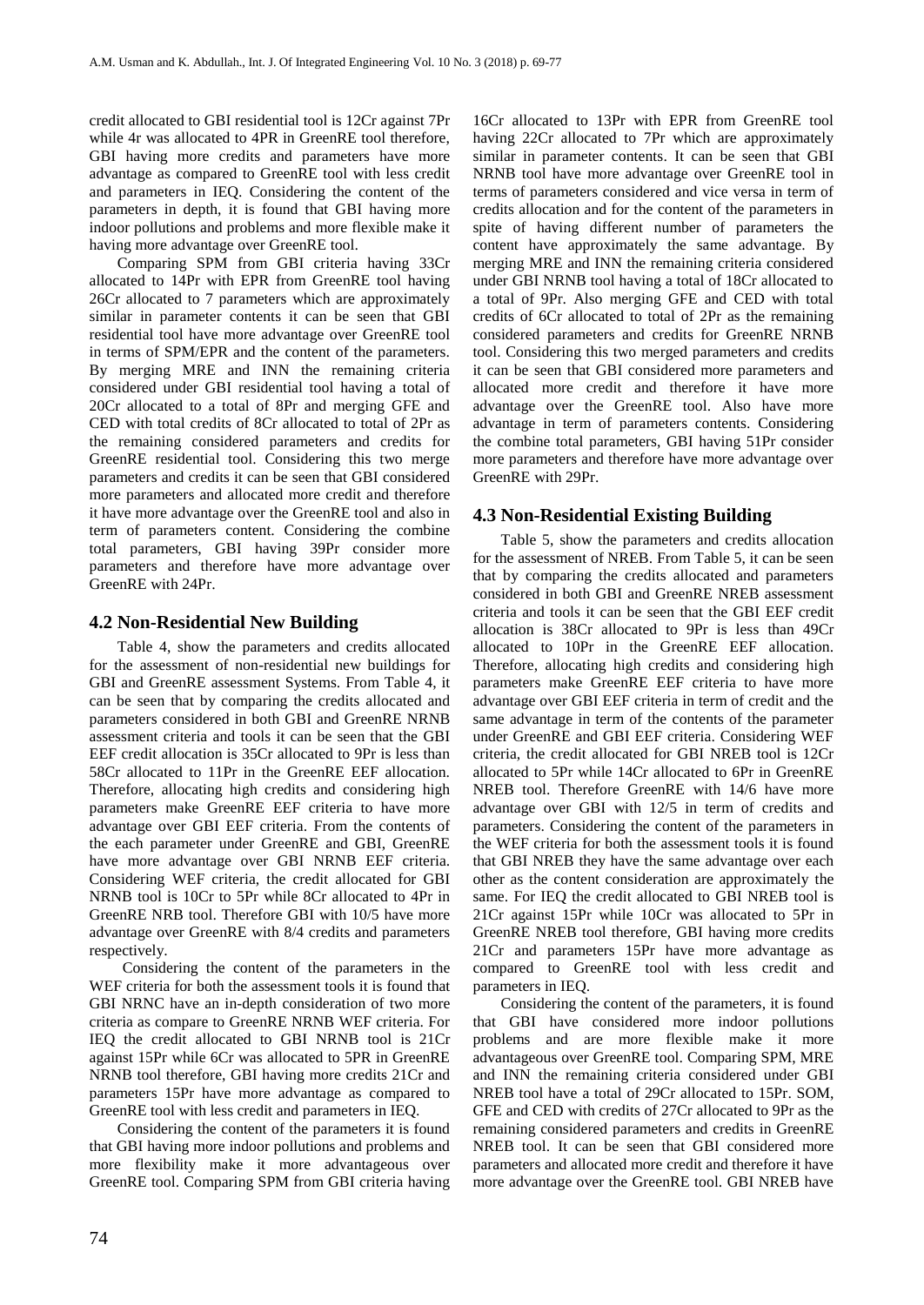more advantage in term of parameters contents. Considering the combine total parameters, GBI having 44Pr consider more parameters and therefore have more advantage over GreenRE with 30Pr.

#### **4.4 Assessment Criteria**

Assessment criteria are the number of environmental impact categories of building considered by each of the assessment systems for the purpose of fully defining the overall building life cycle performance on the environment. The parameters covered by the categories are shown in Table  $6 - 15$ .

#### **4.4.1 Energy Efficiency**

This criteria focuses on the design & performance, commissioning and monitoring, improvement & maintenance of building energy consumption. GBI assessment tools EEF criteria averagely contain certain parameters as environmental impact categories under the energy efficiency to make sure that energy-efficient systems are installed, calibrated and customer's desired results are provided, registering the minimum level of energy consumption to reduce environmental and economic impacts resulted from excessive energy use and to manage the refrigerant for reducing the stratospheric ozone depletion. For the GBI and GreenRE assessment tools, the energy efficiency performance can be obtain through achieving the following parameters as shown in Table 6 and 7 respectively.

#### **4.4.2 Water Efficiency**

The parameters in these criteria covers different areas of sustainability in new construction and existing building such as indoor water use reduction, landscaping water use reduction and wastewater strategies. The main purpose is to raise the water efficiency within buildings to decrease the burden on wastewater systems, to eliminate the use of potable water near the project site for landscape irrigation and to decrease the generation of wastewater while raising the local aquifer recharge. The parameters considered by the assessment tools to address the impact of water efficiency and conservation on buildings are shown in Table 8 and 9 respectively.

#### **4.4.3 Indoor Environmental Quality**

High performance buildings strive to reduce their impact on their environment by reducing embodied and operational resource inputs, but they also aim to minimize negative impacts on their occupants by creating a healthy, comfortable, and productive indoor environment. Performance of indoor environments is described as Indoor Environmental Quality (IEQ), and quantitative assessment of IEQ has emerged in the last five years as a major activity across the high performance building sector. Indoor environmental quality parameters include acoustics, lighting, indoor air quality and thermal comfort, which have been directly linked to building energy consumption. For example, the single largest energy end-use in a commercial building is Heating, Ventilation and Air-Conditioning (HVAC). It typically accounts for 50~60% of a building's annual energy and it is all about thermal comfort and Indoor Air Quality (IAQ). The parameter utilised to fully assess the indoor environmental quality of the different types of buildings are shown in Table 10 and 11 respectively.

#### **4.4.4 Sustainable Site Planning and Management**

Sustainable site planning and design do not impose building design on the site. Rather, they identify the ecological characteristics of the site, determine whether it is appropriate for its proposed use, and design ways to integrate the building with the site. The intent is to lessen the environmental impact of human activity, while using natural characteristics of the site to enhance human comfort and health, and potentially provide a significant portion of the building's energy requirement. Preservation of site resources and conservation of energy and materials in construction and building operations are important results of good site design. The summary of site planning and management parameters in GBI are shown in Table 12.

Sustainable Operation & Management (SOM) criteria focuses on the sustainability of operation and management that would reduce the environmental impacts upon building operation. The Environmental Protection (EPR) criteria focuses on the design, practices and selection of materials and resources that would reduce the environmental impacts of built structures and the parameter allocated by GreenRE are shown in Table 13.

#### **4.4.5 Materials and Resources**

This criteria comprises of reused and recycled materials, sustainable materials & resources and policy and waste management. Reuse building materials and products to reduce demand for virgin materials and reduce creation of waste. This serves to reduce environmental impact associated with extraction and processing of virgin resources. Integrate building design and its buildability with selection of reused building materials, taking into account their embodied energy, durability, carbon content and life cycle costs. Facilitating responsible forest management and the reduction of waste generated during retrofit construction and during building occupancy that is hauled and disposed of in landfills. The parameters considered in GBI assessment tools are shown in Table 14.

### **4.4.6 Other Criteria**

To further enhance the building conformance to sustainable environment other parameters from GBI and GreenRE are also assess. This are from the innovation which comprises of any exceptional performance above the requirements set by GBI rating system and any other green features provided beyond the expectation of the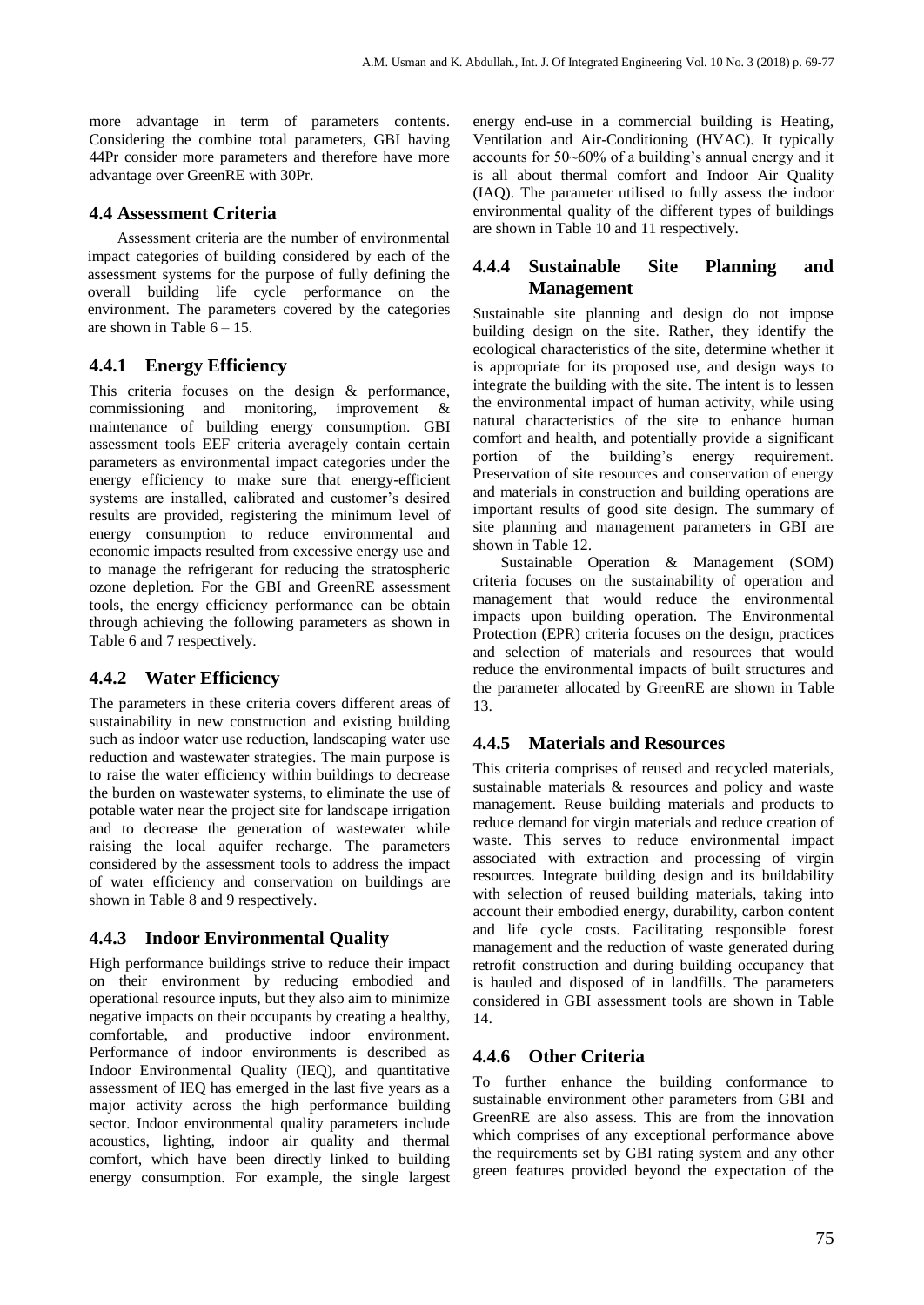GreenRE rating system together with computation of carbon emission showing considerable saving from the base line emission on the basis of energy and water consumed by the building from the GreenRE assessment tools as shown in Table 15.

#### **5. Assessment Tools Ratings**

Considering GBI and GreenRE assessment rating in Table 16, for easier comparison the credits allocation per grade was converted to percentage. Therefore, it can be seen that the maximum scores in term of 100division is 86 – 100Cr for GBI Platinum and 52 – 100Cr for GreenRE Platinum ratings while the minimum score is 50 – 65Cr for GBI Certified and 28 – 43Cr for GreenRE Bronze. From the above discussion, it is easier to score credit and get rated in GreenRE than to get rated in GBI. As 86 – 100Cr give GBI Platinum while only 50 – 100Cr give GreenRE Platinum, 76 – 85Cr gives GBI Gold while 49 – 51Cr gives GreenRE Gold and 66 – 75Cr gives GBI Silver while 43 – 48Cr gives GreenRE Silver. The other are certified and bronze with 50-65% for GBI and 28- 43% for GreenRE.

#### **6. Conclusion**

From the discussion of the above tables the following conclusion were drawn: GBI have 15 assessment tools and 7 design reference guides and GreenRE have 4 assessment tools and 4 design reference guides. In all the four assessment tool compared EEF and SPM/EPR was given high preference as GBI and GreenRE allocated them with more credits and considered more parameters.

For the residential building tools GreenRE give high preference to EEF with 54Cr and 8Pr over other assessment criteria as compared to GBI EEF with 23Cr and 6Pr. While GBI allocated more credits and considered more parameters to the remaining criteria as compared to GreenRE. For NRNC and NREB, GreenRE give high advantage to EEF and SPM/EPR by allocating more credits and considering more parameters as against GBI while together with 13Pr of SPM, GBI have high advantage for the remaining assessment criteria. For township assessment tools comparison GreenRE and GBI have approximately the same advantages over each other in terms of credit allocation while GBI consider more parameters of 45Pr as against GreenRE with 37Pr. Considering total parameters considered for all the assessment tools GBI consider more parameters of 39Pr/24Pr, 51Pr/29Pr, 44Pr/30Pr and 45Pr/37Pr for RNC, NRNC, and NREB assessment tools for GBI/GreenRE respectively.

It is easier to score credits and high ratings in the GreenRE assessment tools than to get rated in the GBI assessment tools. All the tools were solely developed by groups of expert assigned by REHDA for GreenRE and PAM and ACEM for GBI. All the results from GBI and GreenRE assessment exercise are dependent on the personality, quality and experience of the facilitator or assessor. GBI have more advantage over GreenRE as it consider more categories of buildings, consider more parameters and better rating grade ranges. All the rating systems are pointing to a single similar objective that is the implementing the principle of sustainable building in Malaysian environment.

In comparison with the international community, the rating systems presents strong basis for environmental sustainability in relation to building industry sector for Malaysia as it is evident that each rating system is developed under influence of the nature of the community, climate condition, stakeholders need and the government policies and needs.

#### **Acknowledgement**

The authors will like to acknowledge Modibbo Adama University of Technology (MAUTECH) Nigeria and Tertiary Education Trust Fund (TETFUND) Nigeria for their financial supports through academic staff development grant. The authors will also acknowledge the partial sponsorship of Center for Graduate Studies Universiti Tun Hussein Onn Malaysia (UTHM). Also the GreenRE and GBI for allowing free access to their rating systems assessment tools online.

#### **References**

- [1] Weiling, W. Carbon Footprint: A Case Study on the Municipality of Haninge; *A Master of Science in Sustainable Developmen*t. (2011). Handen, Sweden: Royal Institute of Technology, KTH STH, Handen, Sweden
- [2] Lee, Y. L., Koh, H. B., Abdul Karim, A. T., Wimala, M. and Ng, C. (2010). CO2 Uptake Model of Biomass Silica Foamed Concrete. *International Journal of Integrated Engineering (Issue on Civil and Environmental Engineering), 2*(2), 1-7.
- [3] Mohamed, M. and Dalimin, M. N. (2012). Sustainability: Linking Built and Natural Environment. *International Journal of Integrated Engineering - Special Issue on ICONCEES, 4*(3), 1- 8.
- [4] Mun, T. L. *The Development of GBI In Malaysia.* Retrieved 04 23, 2016, from Green Bulding Index Malaysia (2009). [www.greenbuildingindex.org](http://www.greenbuildingindex.org/)
- [5] United Nation. United Nation Sustainable Developent. *United Nations Conference on Environment & Development Rio de Janerio, Brazil, 3 to 14 June 1992.* (1992). New York: United Nation Sustainable Developent.
- [6] Hoornweg, D., Sugar, L. and Gomez, C. L. T. Cities and Greenhouse Gas Emissions: Moving Forward. *Environment & Urbanization, xx*(x) (2011)., 1-21.
- [7] United Nation Environmental Programme. *Sustainable Building and Climate Innitiative: Promoting Policies and Practices for Sustainability.* (2012). France: United Nation Environmental Programme.
- [8] Unites Nation. *Report of the World Summit on Sustainable Development (Johannesburg, Rio 1).* (2002). New York: